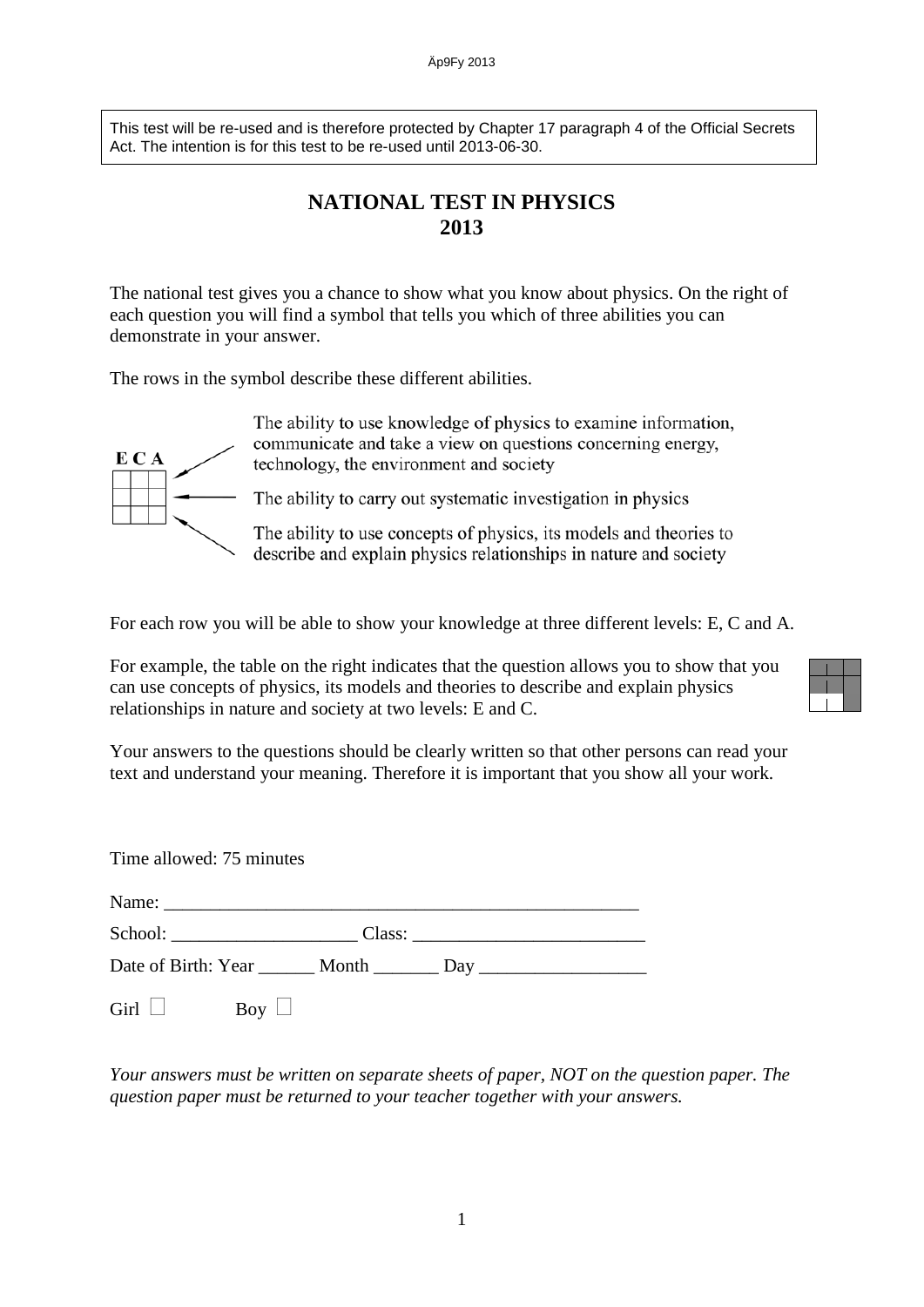- **1.** The sun is our closest star. From which one of the alternatives **A-E** is a star formed?
	- **A.** An asteroid
	- **B.** A black hole
	- **C.** A comet
	- **D.** A white dwarf
	- **E.** A gaseous cloud
- **2.** The swing functions because of energy transformations. Potential energy is transformed into kinetic energy and the other way around.



In which of the spots **A-E** is the kinetic energy highest?

- **3.** Which one of the alternatives **A-E** is best describing the concept of current?
	- **A.** The amount of electrons passing a conductor per unit of time.
	- **B.** Something which slow down electrons in a conductor.
	- **C.** Something which force the electrons forward in a conductor.
	- **D.** The capacity of the electrons in a conductor to create a magnetic field.
	- **E.** The thermal energy created by electrons in a conductor.

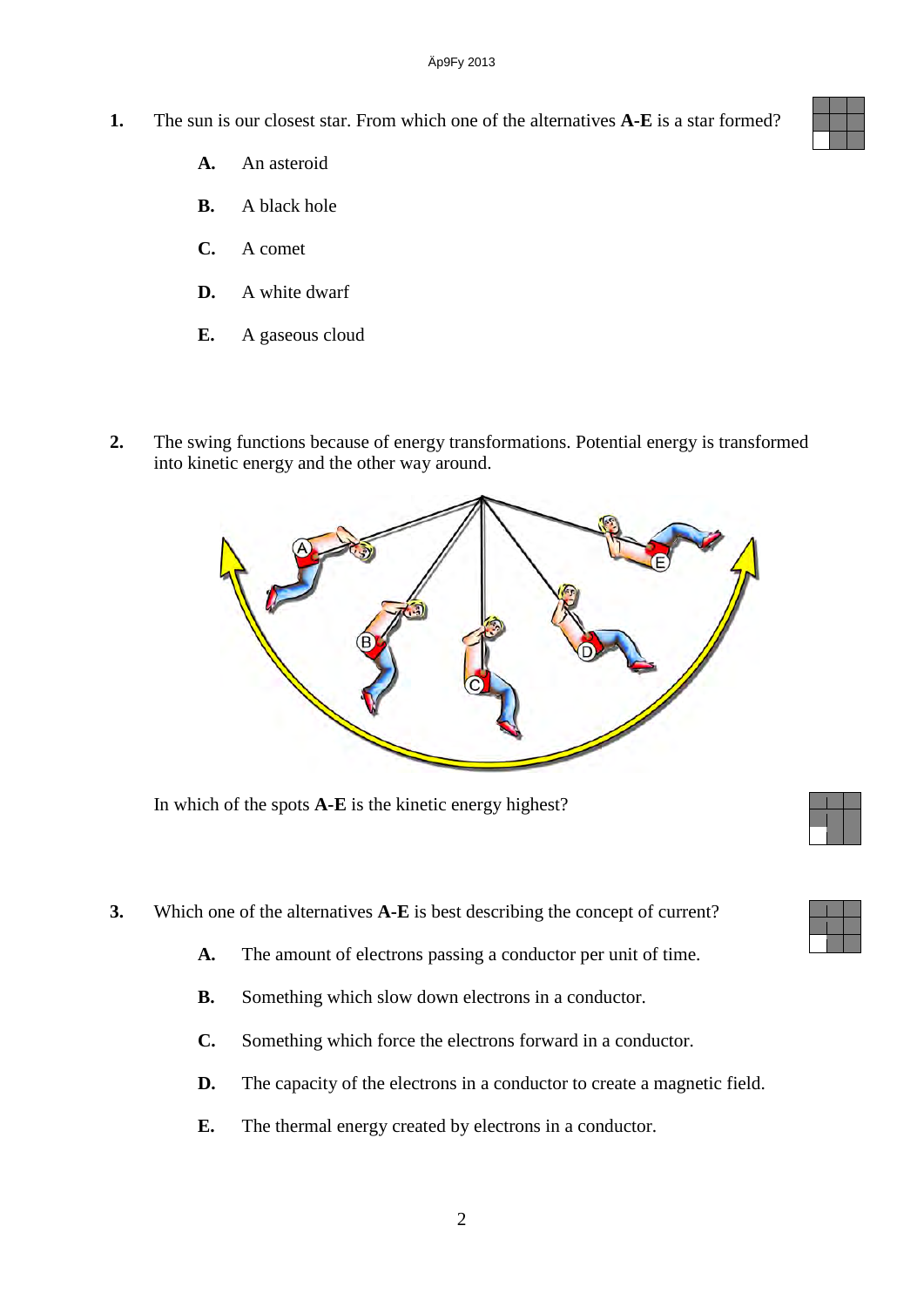**4.** On New Year's Eve, Moa is looking at fireworks in the distance. She sees the light from the fireworks before hearing the sound. Explain why.



**5.** Nanotechnology is for instance used to create water-repellent surfaces on clothes and frying pan coatings. Nanotechnology is an application within physics.

Which one of the statements **A-D** is best describing what nanotechnology is?

- **A.** Nanotechnology is about changing material on the atomic level.
- **B.** Nanotechnology is about changing compounds' phase.
- **C.** Nanotechnology is about creating new elements.
- **D.** Nanotechnology is about creating electrons.

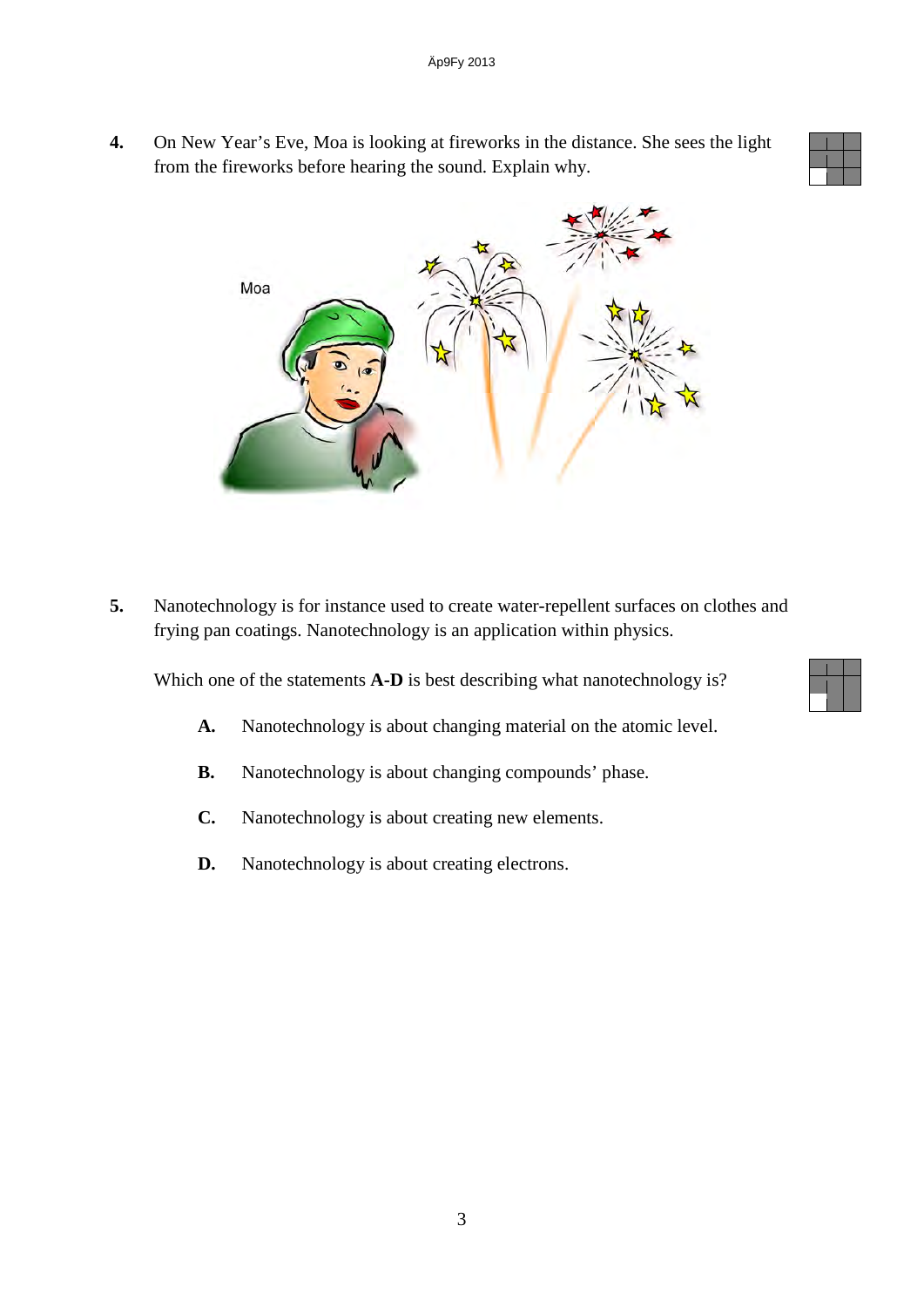

**6.** Julia is going to put together lighting in a rabbit hutch. The picture shows four wiring diagrams, A-D.

Which wiring diagram **A-D** shall Julia use to make the lamps shine as clear as possible? Motivate.



**7.** Oskar uses the stove, the oven and the dishwasher at the same time. When Oskar also switches on the electric kettle, all devices in the kitchen stop working but the lamps in the living room are still on.

Give **one** explanation to why the devices in the kitchen stop working.

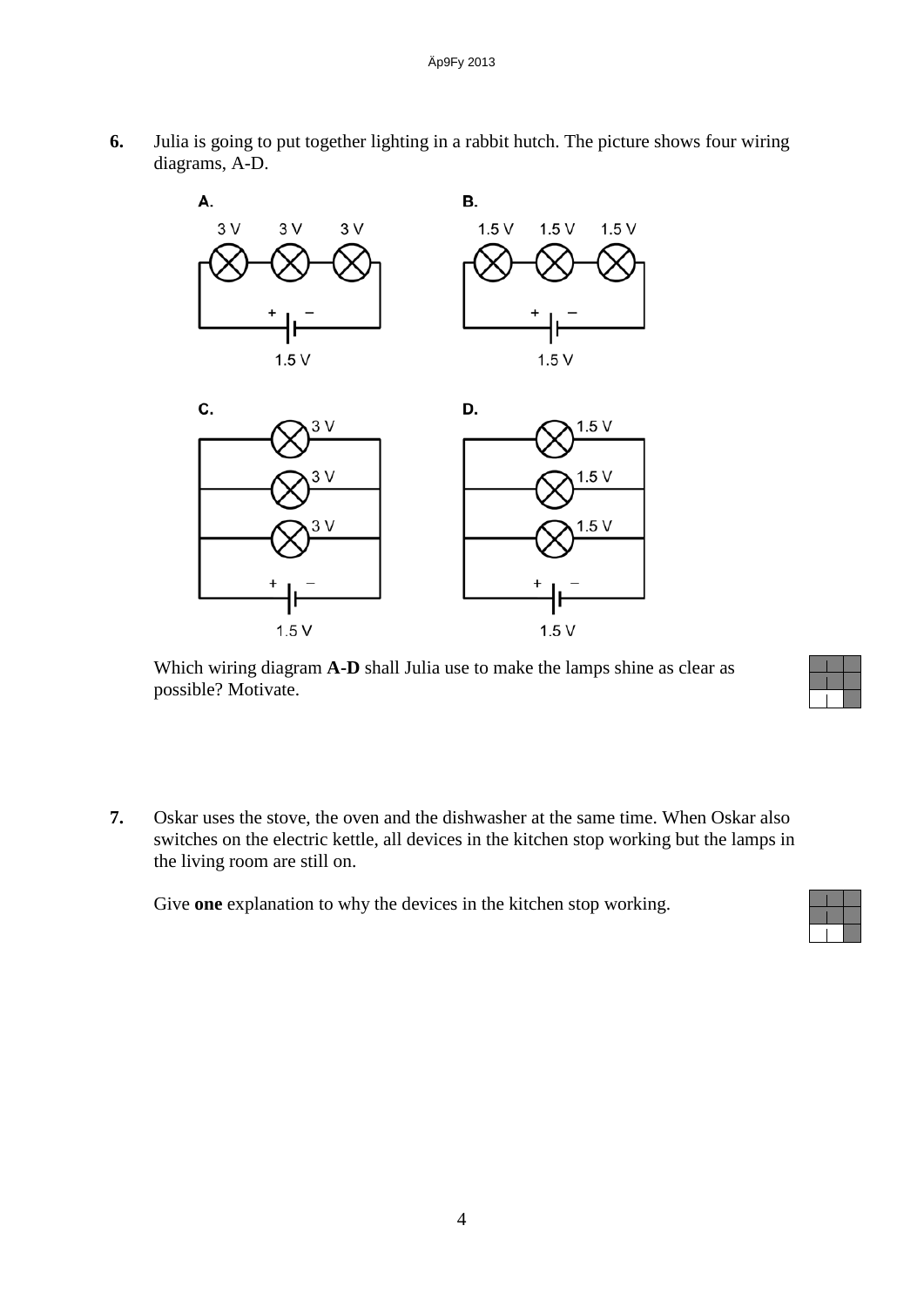- **8.** Earth has an atmosphere consisting of among other things greenhouse gases. The atmosphere is a prerequisite for the greenhouse effect. Without the greenhouse effect, the average temperature on Earth would be about 35 **°**C lower than it is today.
	- a) Explain the greenhouse effect.

There is an ongoing global warming due to the greenhouse effect having been enhanced beyond the usual effect. More greenhouse gases in the atmosphere enhance the global warming, thereby increasing the mean temperature on Earth.

- b)
- Give **one suggestion** on something one person can do to decrease emissions of greenhouse gases.
- Describe why this **suggestion** leads to decreasing emissions of greenhouse gases.
- **9.** A sunny and calm summer morning, Gustav and Athena is sitting outside their cottage by the sea. Gustav says that since the sun is warming, it will soon start blowing from the sea towards land.

Give a physical explanation to why it will start blowing from the sea towards land when the sun is shining.



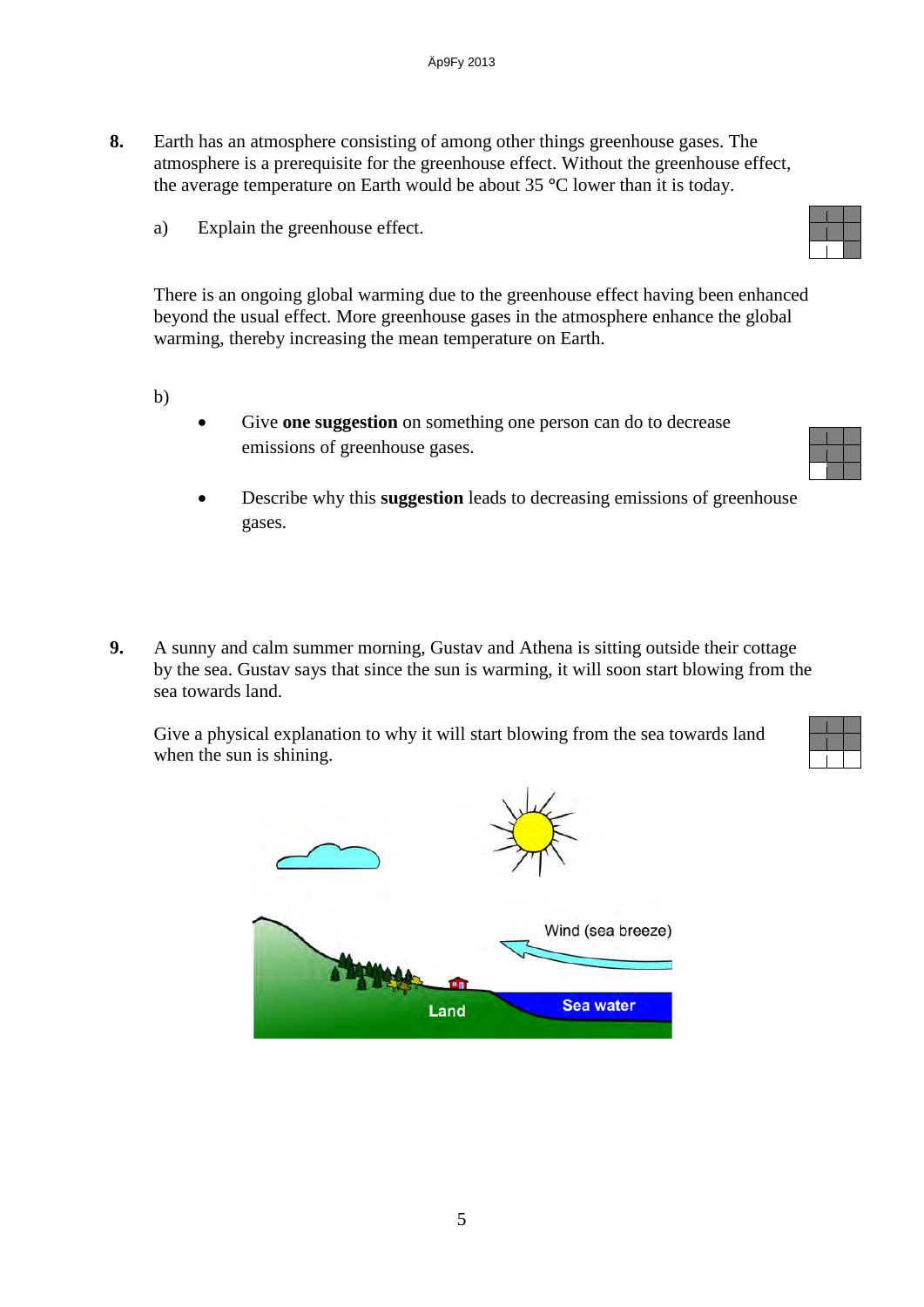**10.** Frances is going to swing on the seesaw with Anton and Estelle. Frances wants to have the seesaw in balance. Anton is sitting 2 m from the pivot and Estelle is sitting 4 m from the pivot.

How far from the pivot shall Francis sit to get balance? Motivate.



**11.** In medical service, an investigation method where you use radioactive substances' properties is used to study inner organs.

**The pictures show the investigation method.**



The radioactive substance is injected

Radioactive substance Investigation with a gamma camera in the liver

For a compound to be called radioactive, it has to have specific properties. These properties can be used in medical examinations. A camera outside the body can create a depiction of an organ inside the body, if the organ contains a radioactive substance.

Explain what happens to the radioactive substance that makes this depiction possible.